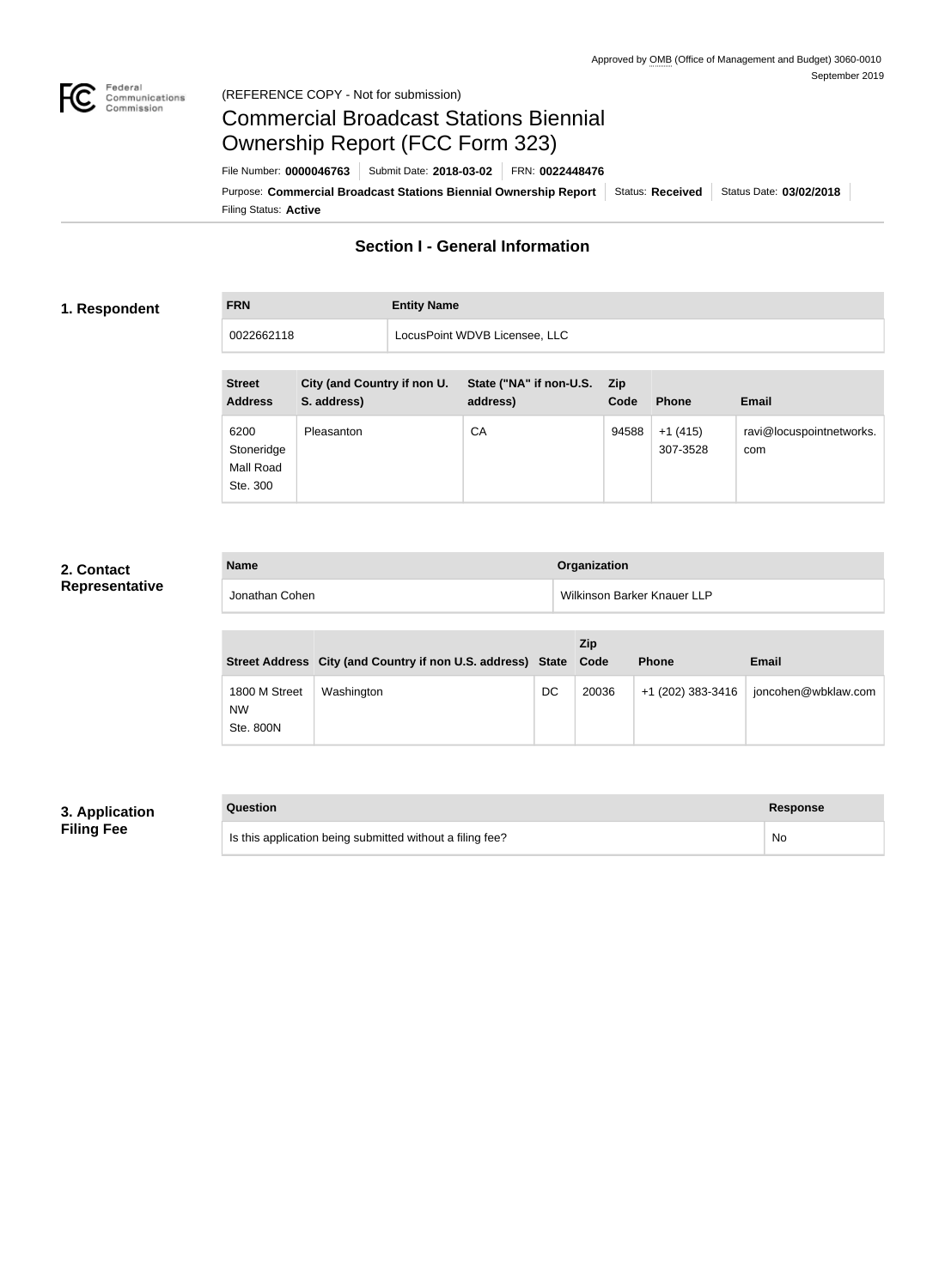| <b>Fees</b> | <b>Application Type</b> | <b>Form Number</b> | <b>Fee Code</b> | Quantity | <b>Fee Amount</b> | <b>Subtotal</b> |
|-------------|-------------------------|--------------------|-----------------|----------|-------------------|-----------------|
|             |                         |                    |                 |          | Total             |                 |

**4. Nature of Respondent**

| (a) Provide the following information about the Respondent: |                           |  |
|-------------------------------------------------------------|---------------------------|--|
| <b>Relationship to stations/permits</b>                     | Licensee                  |  |
| <b>Nature of Respondent</b>                                 | Limited liability company |  |

**(b) Provide the following information about this report:**

| <b>Purpose</b> | Biennial                                                                                                                                                                               |
|----------------|----------------------------------------------------------------------------------------------------------------------------------------------------------------------------------------|
| "As of" date   | 10/01/2017                                                                                                                                                                             |
|                | When filing a biennial ownership report or validating<br>and resubmitting a prior biennial ownership report, this<br>date must be Oct. 1 of the year in which this report is<br>filed. |

#### **5. Licensee(s) and Station(s)**

**Respondent is filing this report to cover the following Licensee(s) and station(s):**

| Licensee/Permittee Name       | <b>FRN</b>       |               |              |                |
|-------------------------------|------------------|---------------|--------------|----------------|
| LocusPoint WDVB Licensee, LLC |                  |               | 0022662118   |                |
|                               |                  |               |              |                |
| Fac. ID No.                   | <b>Call Sign</b> | <b>City</b>   | <b>State</b> | <b>Service</b> |
| 168834                        | WDVB-CD          | <b>EDISON</b> | NJ           | <b>DCA</b>     |

# **Section II – Biennial Ownership Information**

**1. 47 C.F.R. Section 73.3613 and Other Documents**

Licensee Respondents that hold authorizations for one or more full power television, AM, and/or FM stations should list all contracts and other instruments set forth in 47 C.F.R. Section 73.3613(a) through (c) for the facility or facilities listed on this report. In addition, attributable Local Marketing Agreements (LMAs) and attributable Joint Sales Agreements (JSAs) must be disclosed by the licensee of the brokering station on its ownership report. If the agreement is an attributable LMA, an attributable JSA, or a network affiliation agreement, check the appropriate box. Otherwise, select "Other." Non-Licensee Respondents, as well as Licensee Respondents that only hold authorizations for Class A television and/or low power television stations, should select "Not Applicable" in response to this question.

Not Applicable.

**2. Ownership Interests**

**(a)** Ownership Interests. This Question requires Respondents to enter detailed information about ownership interests by generating a series of subforms. Answer each question on each subform. The first subform listing should be for the Respondent itself. If the Respondent is not a natural person, also list each of the officers, directors, stockholders, non-insulated partners, non-insulated members, and any other persons or entities with a direct attributable interest in the Respondent pursuant to the standards set forth in 47 C.F.R. Section 73.3555. (A "direct" interest is one that is not held through any intervening companies or entities.) List each interest holder with a direct attributable interest in the Respondent separately.

Leave the percentage of total assets (Equity Debt Plus) field blank for an interest holder unless that interest holder has an attributable interest in the Respondent solely on the basis of the Commission's Equity Debt Plus attribution standard, 47 C.F.R. Section 73.3555, Note 2(i).

In the case of vertical or indirect ownership structures, list only those interests in the Respondent that also represent an attributable interest in the Licensee(s) for which the report is being submitted.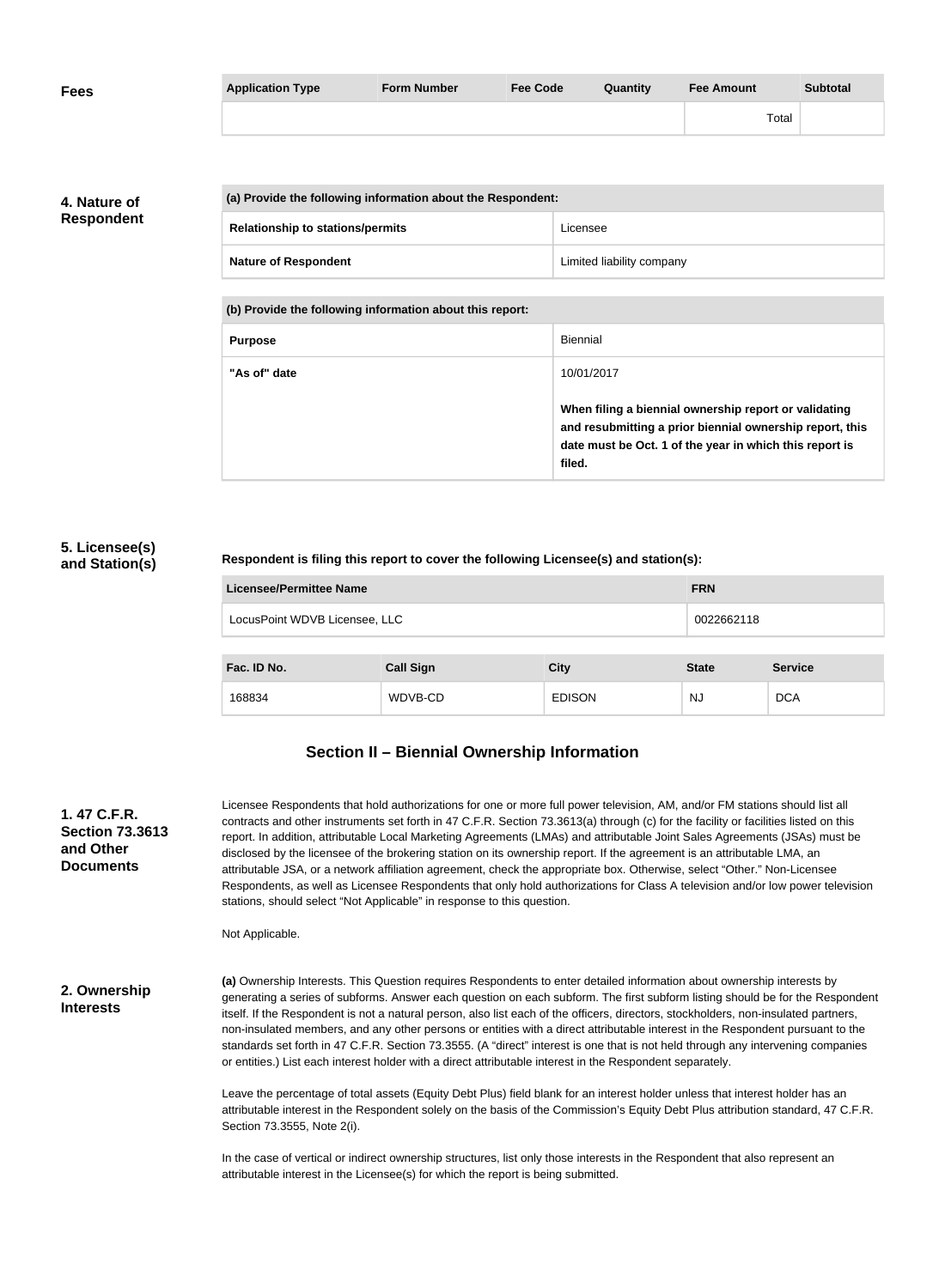Entities that are part of an organizational structure that includes holding companies or other forms of indirect ownership must file separate ownership reports. In such a structure do not report, or file a separate report for, any interest holder that does not have an attributable interest in the Licensee(s) for which the report is being submitted.

Please see the Instructions for further detail concerning interests that must be reported in response to this question.

The Respondent must provide an FCC Registration Number for each interest holder reported in response to this question. Please see the Instructions for detailed information and guidance concerning this requirement.

| <b>Ownership Information</b>                                                                                                     |                                                         |                           |  |  |
|----------------------------------------------------------------------------------------------------------------------------------|---------------------------------------------------------|---------------------------|--|--|
| <b>FRN</b>                                                                                                                       | 0022662118                                              |                           |  |  |
| <b>Entity Name</b>                                                                                                               | LocusPoint WDVB Licensee, LLC                           |                           |  |  |
| <b>Address</b>                                                                                                                   | PO Box                                                  |                           |  |  |
|                                                                                                                                  | <b>Street 1</b>                                         | 6200 Stoneridge Mall Road |  |  |
|                                                                                                                                  | <b>Street 2</b>                                         | Ste. 300                  |  |  |
|                                                                                                                                  | <b>City</b>                                             | Pleasanton                |  |  |
|                                                                                                                                  | State ("NA" if non-U.S.<br>address)                     | CA                        |  |  |
|                                                                                                                                  | <b>Zip/Postal Code</b>                                  | 94588                     |  |  |
|                                                                                                                                  | Country (if non-U.S.<br>address)                        | <b>United States</b>      |  |  |
| <b>Listing Type</b>                                                                                                              | Respondent                                              |                           |  |  |
| <b>Positional Interests</b><br>(check all that apply)                                                                            | Respondent                                              |                           |  |  |
| <b>Tribal Nation or Tribal</b><br><b>Entity</b>                                                                                  | Interest holder is not a Tribal nation or Tribal entity |                           |  |  |
| <b>Interest Percentages</b><br>(enter percentage values                                                                          | Voting<br>0.0%<br><b>Jointly Held?</b><br><b>No</b>     |                           |  |  |
| from 0.0 to 100.0)                                                                                                               | <b>Equity</b>                                           | 0.0%                      |  |  |
|                                                                                                                                  | <b>Total assets (Equity Debt</b><br>Plus)               | 0.0%                      |  |  |
| Does interest holder have an attributable interest in one or more broadcast stations<br>No<br>that do not appear on this report? |                                                         |                           |  |  |

#### **Ownership Information**

| <b>FRN</b>         | 0022448476                          |                           |  |
|--------------------|-------------------------------------|---------------------------|--|
| <b>Entity Name</b> | LocusPoint Networks, LLC            |                           |  |
| <b>Address</b>     | PO Box                              |                           |  |
|                    | Street 1                            | 6200 Stoneridge Mall Road |  |
|                    | <b>Street 2</b>                     | Ste. 300                  |  |
|                    | <b>City</b>                         | Pleasanton                |  |
|                    | State ("NA" if non-U.S.<br>address) | CA                        |  |
|                    | <b>Zip/Postal Code</b>              | 94588                     |  |
|                    | Country (if non-U.S.<br>address)    | <b>United States</b>      |  |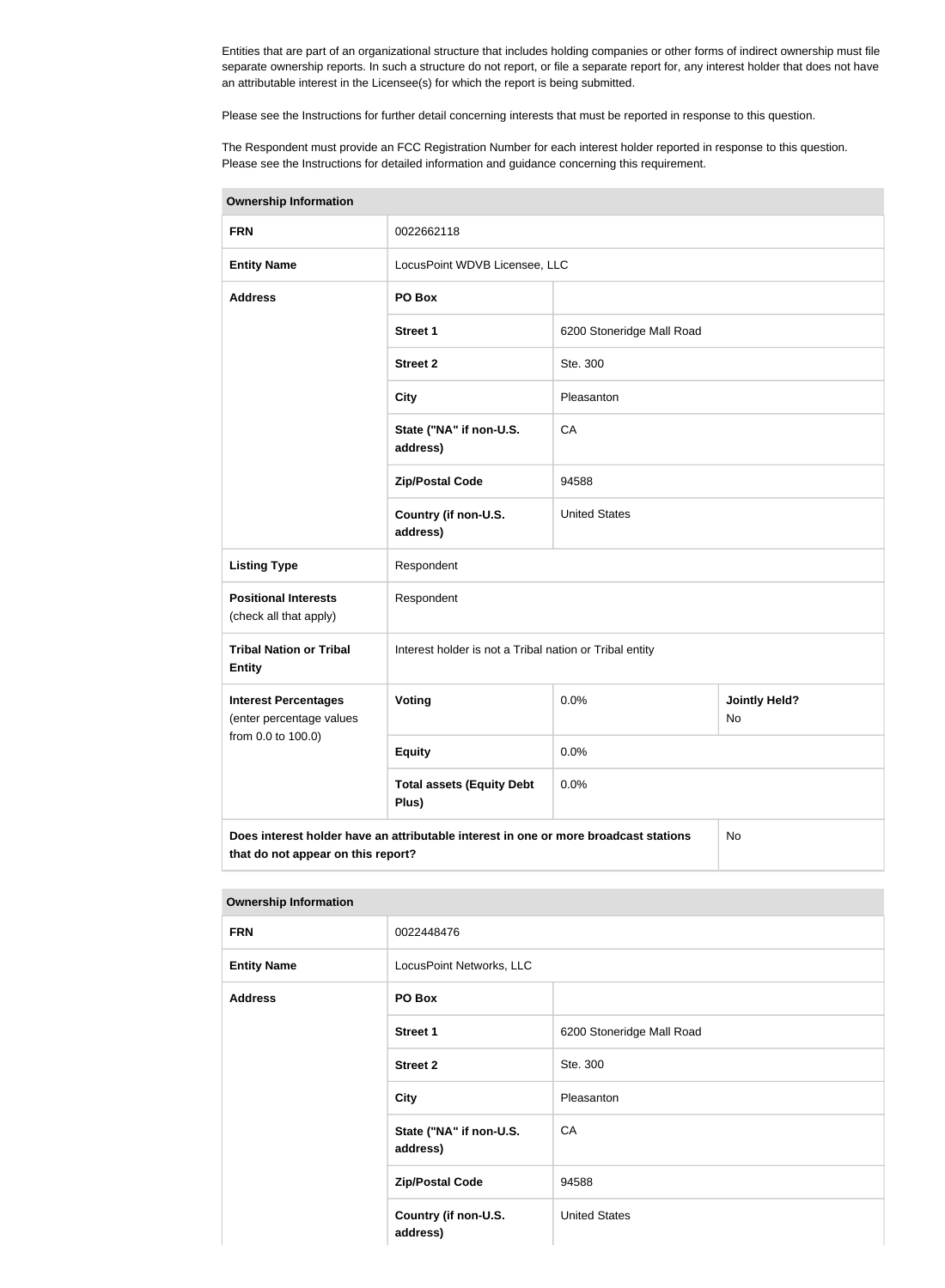| <b>Listing Type</b>                                                                                                                                                                                                                                                                                                                                                                                                                                                                                                                                                                                                                                                                                                          | <b>Other Interest Holder</b>                                                                                                                                                                                                                                                                                                                                                                                                                                                                                                                                                                                                                                                                        |        |                                   |  |
|------------------------------------------------------------------------------------------------------------------------------------------------------------------------------------------------------------------------------------------------------------------------------------------------------------------------------------------------------------------------------------------------------------------------------------------------------------------------------------------------------------------------------------------------------------------------------------------------------------------------------------------------------------------------------------------------------------------------------|-----------------------------------------------------------------------------------------------------------------------------------------------------------------------------------------------------------------------------------------------------------------------------------------------------------------------------------------------------------------------------------------------------------------------------------------------------------------------------------------------------------------------------------------------------------------------------------------------------------------------------------------------------------------------------------------------------|--------|-----------------------------------|--|
| <b>Positional Interests</b><br>(check all that apply)                                                                                                                                                                                                                                                                                                                                                                                                                                                                                                                                                                                                                                                                        | LC/LLC/PLLC Member                                                                                                                                                                                                                                                                                                                                                                                                                                                                                                                                                                                                                                                                                  |        |                                   |  |
| <b>Tribal Nation or Tribal</b><br><b>Entity</b>                                                                                                                                                                                                                                                                                                                                                                                                                                                                                                                                                                                                                                                                              | Interest holder is not a Tribal nation or Tribal entity                                                                                                                                                                                                                                                                                                                                                                                                                                                                                                                                                                                                                                             |        |                                   |  |
| <b>Interest Percentages</b><br>(enter percentage values                                                                                                                                                                                                                                                                                                                                                                                                                                                                                                                                                                                                                                                                      | Voting                                                                                                                                                                                                                                                                                                                                                                                                                                                                                                                                                                                                                                                                                              | 100.0% | <b>Jointly Held?</b><br><b>No</b> |  |
| from 0.0 to 100.0)                                                                                                                                                                                                                                                                                                                                                                                                                                                                                                                                                                                                                                                                                                           | <b>Equity</b>                                                                                                                                                                                                                                                                                                                                                                                                                                                                                                                                                                                                                                                                                       | 100.0% |                                   |  |
|                                                                                                                                                                                                                                                                                                                                                                                                                                                                                                                                                                                                                                                                                                                              | <b>Total assets (Equity Debt</b><br>Plus)                                                                                                                                                                                                                                                                                                                                                                                                                                                                                                                                                                                                                                                           |        |                                   |  |
| that do not appear on this report?                                                                                                                                                                                                                                                                                                                                                                                                                                                                                                                                                                                                                                                                                           | Does interest holder have an attributable interest in one or more broadcast stations                                                                                                                                                                                                                                                                                                                                                                                                                                                                                                                                                                                                                |        | Yes                               |  |
| If "No," submit as an exhibit an explanation.                                                                                                                                                                                                                                                                                                                                                                                                                                                                                                                                                                                                                                                                                | (b) Respondent certifies that any interests, including equity, financial, or voting<br>interests, not reported in this filing are non-attributable.                                                                                                                                                                                                                                                                                                                                                                                                                                                                                                                                                 |        | Yes                               |  |
| filed, as defined in 47 C.F.R. Section 73.3555?<br>EITHER the subform OR the spreadsheet option below.<br>submit should use the spreadsheet option.<br>Spreadsheet format with the appropriate structure that is<br>use the spreadsheet option to complete this question<br>(including templates to start with), please Click Here.<br>If using the subform, leave the percentage of total assets<br>that interest holder has an attributable interest in the<br>Equity Debt Plus attribution standard, 47 C.F.R. Section<br>for an interest holder unless that interest holder has an<br>attributable interest in the newspaper entity solely on the<br>basis of the Commission's Equity Debt Plus attribution<br>standard. | (c) Does the Respondent or any reported interest holder<br>hold an attributable interest in any newspaper entities in<br>the same market as any station for which this report is<br>If "Yes," provide information describing the interest(s), using<br>Respondents with a large number (50 or more) of entries to<br>NOTE: Spreadsheets must be submitted in a special XML<br>specified in the documentation. For instructions on how to<br>(Equity Debt Plus) field blank for an interest holder unless<br>newspaper entity solely on the basis of the Commission's<br>73.3555, Note 2(i). If using an XML Spreadsheet, enter "NA"<br>into the percentage of total assets (Equity Debt Plus) field | No.    |                                   |  |
| for each interest holder reported in response to this<br>and guidance concerning this requirement.                                                                                                                                                                                                                                                                                                                                                                                                                                                                                                                                                                                                                           | The Respondent must provide an FCC Registration Number<br>question. Please see the Instructions for detailed information                                                                                                                                                                                                                                                                                                                                                                                                                                                                                                                                                                            |        |                                   |  |

**(d) Are any of the individuals listed as an attributable interest holder in the Respondent married to each other or related to each other as parentchild or as siblings?** No

If "Yes," provide the following information for each such the relationship.